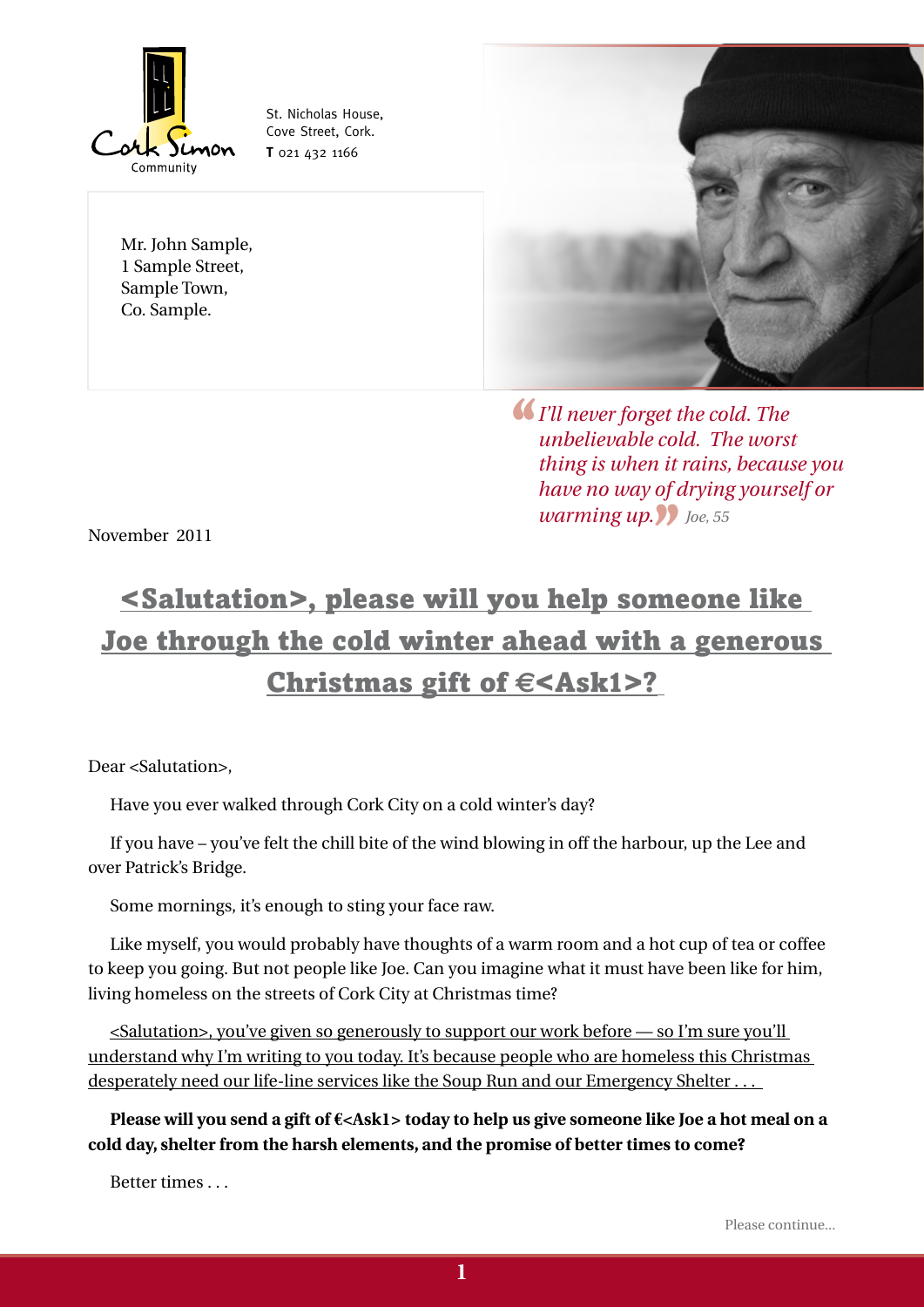If you could have seen Joe when he first came to our shelter last Christmas —you'd have been looking at a man who believed better times were a thing of the past.

When asked how he felt when he first realised he had no money and nowhere to go, he simply said . . .

*"I couldn't understand it. I'd been in a relationship for fourteen and a half years. And I'd always had work. I just couldn't understand how this had happened to me."*

Of course, there are reasons. There are always reasons.

For Joe, the biggest factor was that he was an alcoholic. But at the time he became homeless — he was still in denial. He worked hard. And he drank hard. But Joe didn't believe he had an alcohol problem.

*"Drinking was just a part of life. I was a builder. It was the done thing to go for a few pints after work. Bed to work . . . work to pub . . . pub to bed. That was my life."*

While the money was good, Joe was just about able to hold things together. But his longstanding relationship with his partner, Ann was beginning to suffer. She knew Joe had a problem. . . but he wouldn't listen.

And then when the recession bit — everything fell apart . . .

*"When the building work dried up I lost the plot. I went drinking all day. Even though I wasn't earning, what I had went over the bar. I didn't know how to go about claiming benefits — I'd never signed on in my life. All I'd ever done was work."*

<Salutation>, you can probably imagine what happened next.

With no source of income, and his alcoholism taking all the money he had left for drink — it was only a matter of time before Joe's already strained relationship deteriorated beyond repair.

Things came to a head about eight weeks before Christmas last year, when Ann finally asked him to leave. Joe doesn't blame anyone but himself. But at the time, it was a huge shock to suddenly find himself with no job . . . no money . . . and no home.

What happened next is a source of great shame to Joe. It's a period of his life that he would much rather forget, but he kindly agreed to let me share it with you.

This is some of what he said . . .

*"I was sleeping under bushes and inside old cars, any place where you could throw the head down for the night.* 

*I'll never forget the cold. The unbelievable cold. I went to sleep in a churchyard one night and when I woke up I couldn't move, I was so cold."*

*The worst thing is when it rains, because you've no way of drying yourself or warming up. You go walking round town all day, purely and utterly freezing.*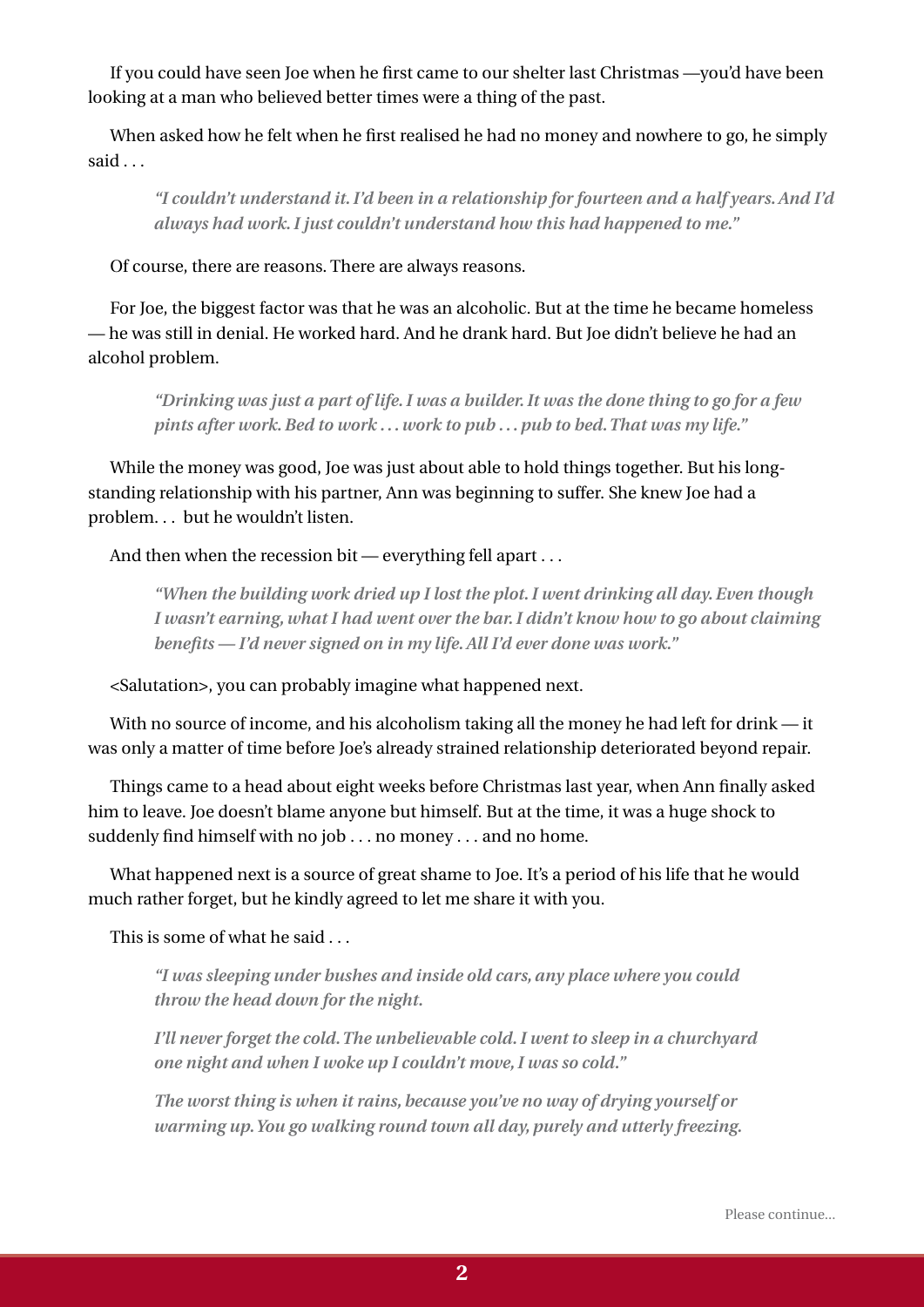*"You're wrecked tired, maggoty dirty. You're avoiding people that you know because you don't want to be seen in the condition you're in. You live in the shadows, hiding in corners like some kind of criminal. You get so that you don't think there's much lower you can go. But unfortunately . . . you reach a new low.* 

*There was a laneway ran alongside an old building in town and I used to sleep under a bush down there. One night some fellas found me while I was sleeping. I woke up with them peeing on me.* 

*There's no way of getting rid of that. You're stuck with it. There are thoughts that will always stay with me."*

Joe lived like this on the streets of Cork City for six weeks last winter in the run up to Christmas. You'll probably remember how bitterly cold it was, with thick snow covering the ground for weeks on end.

During conditions like these health problems are a huge worry for anyone who's homeless. Influenza and pneumonia are much greater threats to people who are homeless than to other people. Those who are already ill frequently become much worse.

Tragically, people sometimes die on the streets too. As you may well know, the average age of death for a man living rough on the streets is just 42 years.

### **And because of this added risk we always redouble our efforts to help everyone who needs Cork Simon at Christmas.**

Last year you helped us do exactly that. Thanks to you and other Cork Simon supporters who donated so generously last Christmas — we were able to provide people like Joe with the things they needed most . . .

- . . . a roof over their heads and a bed for the night
- . . . a place to shower, clean up and wash clothes
- . . . hot drinks and food three times a day
- . . . speedy access to the health services they need urgently

And of course . . . the warmth of human kindness.

## **You helped us to achieve this <Salutation>. But we urgently need your support to succeed again this Christmas. Please will you help someone like Joe by sending us another generous gift of €<Ask1> in time for Christmas?**

<Salutation>, you may be wondering why we didn't come across Joe sooner. We asked him the same thing and he said simply: *"I was too proud to go."*

*"Eventually, I was marched down by a friend, because I was losing a lot of weight and looking pretty ragged. I was welcomed in by someone called Catriona. It was a great boost even just talking to her. All the insecurities I felt about myself and my situation went within the first hour of me being there.*

*The thing I most remember is the first hot meal. I got this big plate of spaghetti*